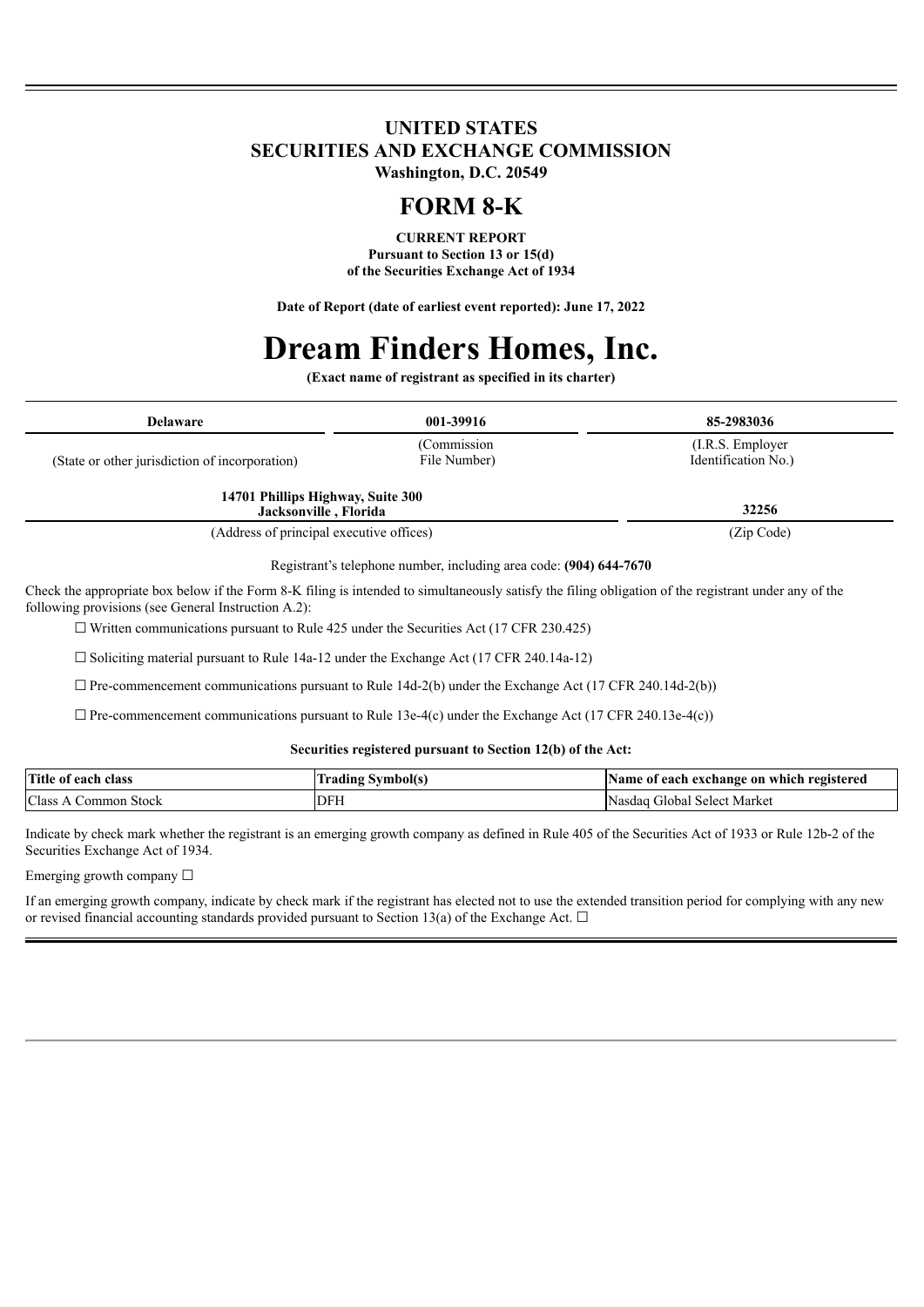#### **Item 7.01 Regulation FD Disclosure.**

On June 17, 2022, Dream Finders Homes, Inc. (the "Company") issued a press release announcing that it made available an investor presentation through the investor relations section of the Company's website at https://investors.dreamfindershomes.com. A copy of the press release is furnished as Exhibit 99.1 to this Current Report on Form 8-K and incorporated into this Item 7.01.

The information furnished under this Item 7.01 shall not be deemed "filed" for purposes of Section 18 of the Securities Exchange Act of 1934, as amended (the "Exchange Act"), or otherwise subject to the liabilities of that section, nor shall such information be deemed to be incorporated by reference in any filing under the Securities Act of 1933, as amended, or the Exchange Act, regardless of any general incorporation language in such filing, except as shall be expressly set forth by specific reference in such filing.

#### **Item 9.01 Financial Statements and Exhibits.**

(d) Exhibits.

| <b>Number</b> | <b>Description</b>                                                          |
|---------------|-----------------------------------------------------------------------------|
| 99.1          | Press Release dated June 17, 2022                                           |
| 104           | Cover Page Interactive Data File (embedded within the inline XBRL document) |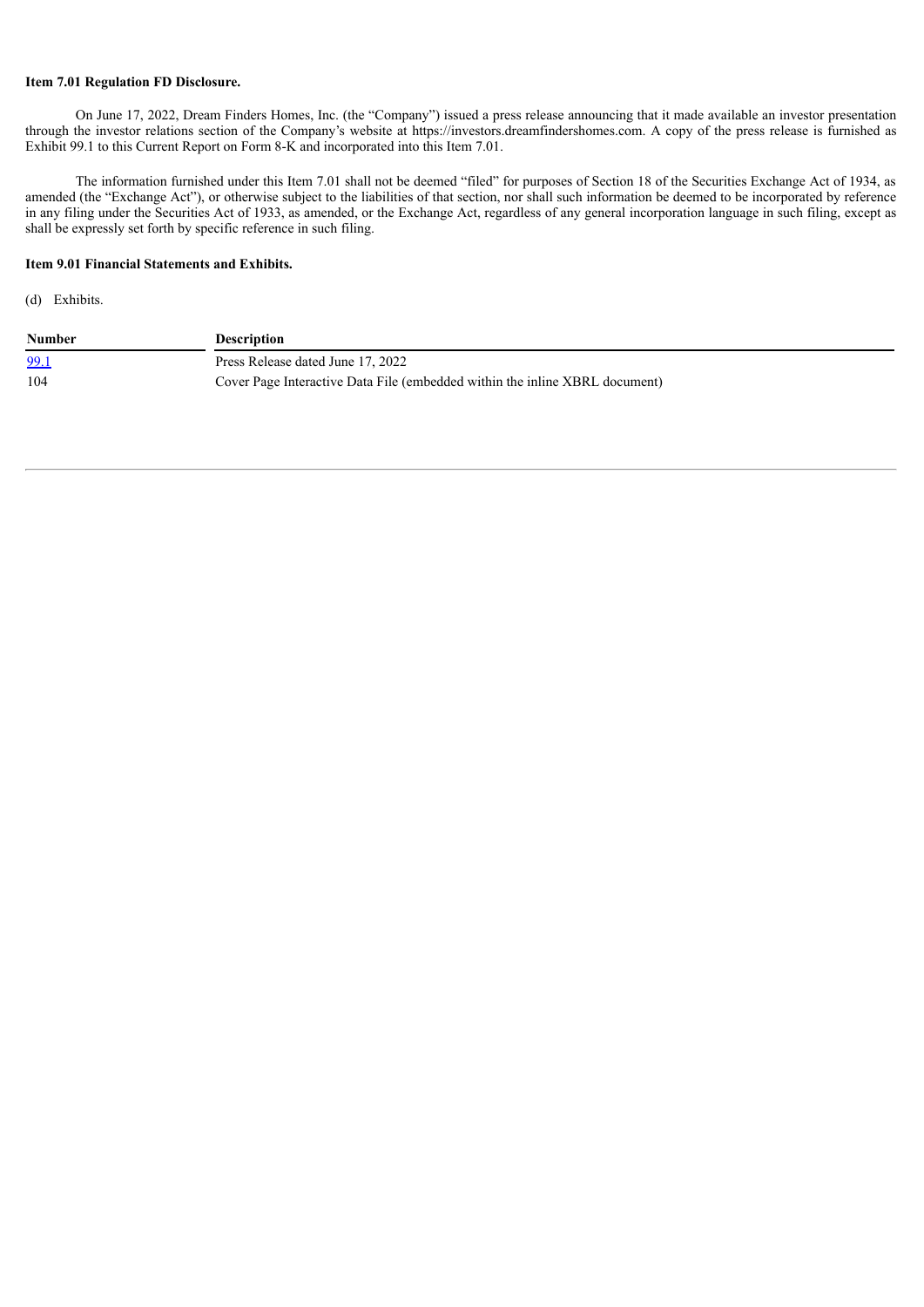#### **SIGNATURE**

Pursuant to the requirements of the Securities Exchange Act of 1934, the registrant has duly caused this report to be signed on its behalf by the undersigned hereunto duly authorized.

#### **DREAM FINDERS HOMES, INC.**

By: /s/ Robert E. Riva

Robert E. Riva Vice President, General Counsel and Corporate Secretary

Date: June 17, 2022